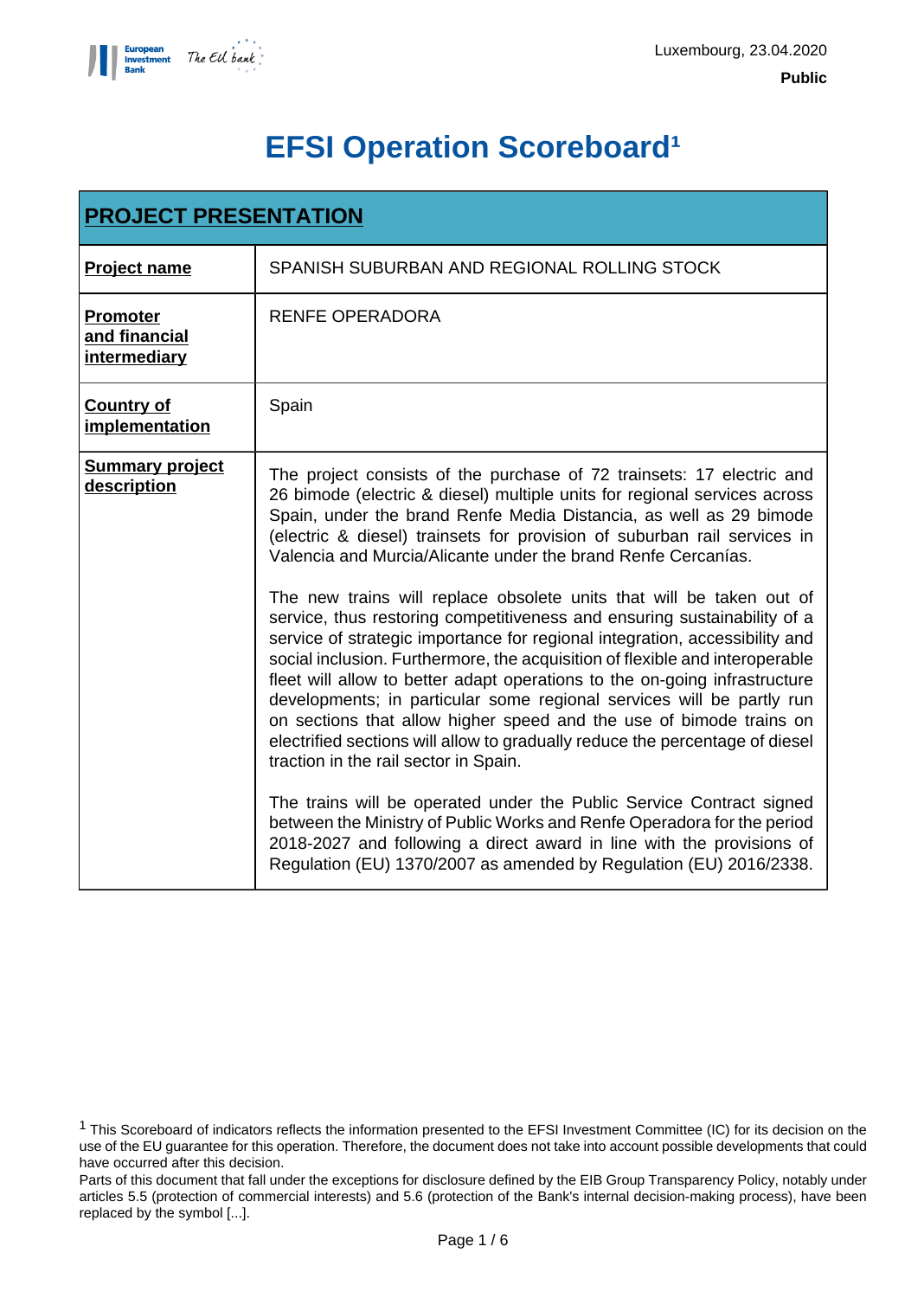

# **PROJECT PILLAR ASSESSMENT**

## **Pillar 1**

| <b>Contribution to EU policy</b>                                                                        |         |  |
|---------------------------------------------------------------------------------------------------------|---------|--|
| <b>Cross-cutting objectives</b>                                                                         |         |  |
| <b>Climate Action</b>                                                                                   | 100.00% |  |
| EIB Cohesion Priority Regions / Economic and Social Cohesion<br>40.00%                                  |         |  |
| <b>EFSI</b>                                                                                             |         |  |
| Contribution to EFSI                                                                                    |         |  |
| EFSI: development of transport infrastructures, and equipment and innovative technologies for transport |         |  |
| TEN-T railway infrastructure and other rail projects                                                    |         |  |

## **Pillar 2**

| <b>Quality and soundness of the project</b> |           |  |
|---------------------------------------------|-----------|--|
| 1. Growth                                   | <b>L.</b> |  |
| 2. Promoter capabilities                    | <b>L.</b> |  |
| 3. Sustainability                           |           |  |
| 4. Employment                               |           |  |

This pillar evaluates the quality and soundness of the operation. This pillar is composed of up to four indicators, as relevant, among which:

(i) "Growth" i.e. for example and where relevant the economic rate of return ('ERR'), which considers the project's socioeconomic costs and benefits, including its spillover effects;

(ii) "Promoter capabilities" i.e. the capacity of the promoter/intermediary to implement the project and create the expected impact at the [final] beneficiary level;

(iii) "Sustainability" i.e. environmental and social sustainability?;

(iv) "Employment" i.e. the project's direct employment effect;

(v) "Increasing access to finance and improving financing conditions including for final beneficiaries".

## **Pillar 3**

| <b>EIB Technical and financial contribution to the project</b><br><b>Significant</b> |          |  |
|--------------------------------------------------------------------------------------|----------|--|
| 1. Financial contribution                                                            | Ŀ.       |  |
| 2. Financial facilitation                                                            | <b>L</b> |  |
| 3. Advice                                                                            |          |  |

This pillar measures the EIB's particular contribution to the project and its financing scheme in the form of financial and non-financial benefits which go beyond what commercial players would normally be able to offer. This dimension of value added is assessed through up to three indicators:

(i) "Financial Contribution" i.e. improving the counterpart's funding terms compared to market sources of finance (interest rate reduction and/or longer lending tenor);

(ii) "Financial Facilitation" i.e. helping to attract private financiers (for example through positive signaling effects), promoting synergies in co-financing with other public sources of funds including National Promotional Banks or EU financial instruments;

(iii) "Technical Contribution and Advice" i.e. providing advice with a view to optimizing the financing package (financial structuring), or technical advisory services in the form of expert input / knowledge transfer - provided in-house by the EIB or in the form of assignments to external consultants - to facilitate the preparation or implementation of a project.

<sup>2</sup> For additional information on the EIB's assessment of the project's environmental and social aspects, please refer to the project's Environmental and Social Data Sheet (ESDS) published on the EIB website.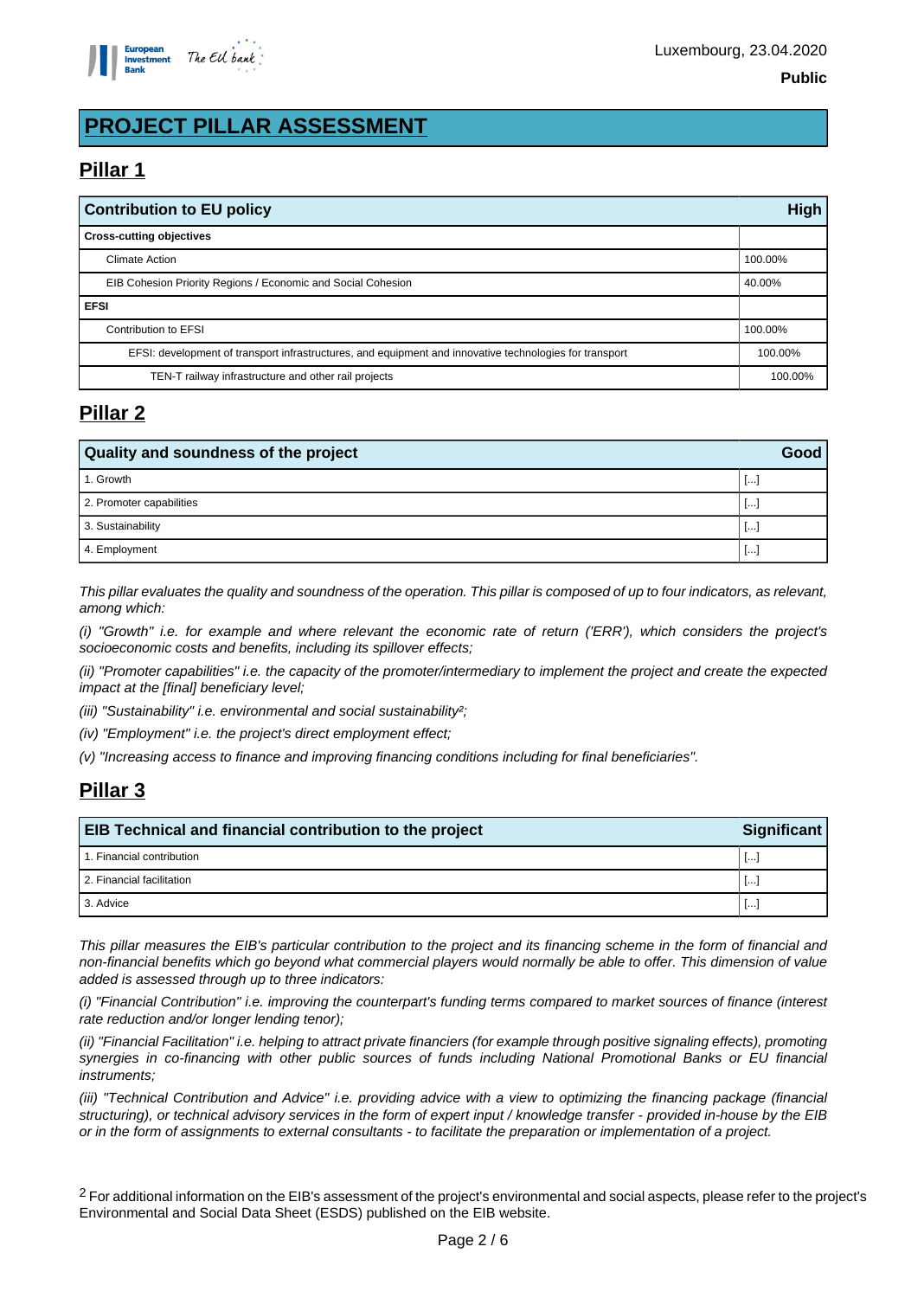

### **Pillar 4 - Complementary indicators**

#### **Additionality**

In line with the EFSI objective of developing transport infrastructure and equipment, and innovative technologies for transport, the operation supports the acquisition of 72 new trainsets (17 electric and 55 bimode - electric & diesel) to replace obsolete rolling stock in suburban and regional rail services across Spain, with a focus on peripheral regions. The project aims to increase the efficiency, quality and transport capacity of railway services and thus it will improve accessibility of jobs, education and basic service ensuring regional integration. A significant portion of the project (about 39%) will be deployed in less developed or transition regions (expected to increase to 89% following the new classification of regions for the 2021-2027 Programming Period). Through the implementation of this project, it is expected that 4,870 person/year will be employed while 700 jobs will be supported during operations.

The project will also contribute 100% to EIB climate action objectives, resulting in reduced greenhouse gas emissions through more efficient operation within the rail mode, a progressively greater share of electrification in rail transport across Spain and incentivised modal shift from road to rail.

This operation addresses clear market failure in the sector related to negative transport externalities in terms of energy consumption and pollution. The ongoing liberalisation of the railway market is a significant challenge for the Promoter in view of the volume of investments expected. The EIB financing will be structured as a senior unsecured loan with an extra-long tenor to match the economic life of the equipment purchased, therefore it will entail a high degree of subordination vis-à-vis other lenders.

The EIB would not be able to provide such type of financing support to the same extent during the period in which the EU guarantee can be used, without EFSI.

In this context, the EIB's financing will signal the economic and financial viability of the project and of the broader investment plan of the Promoter for the modernisation of key railway transport infrastructure in Spain. As such, it is expected to crowd-in additional private sector financing and to support more flexible financing terms for the Promoter to make its investment plan more sustainable.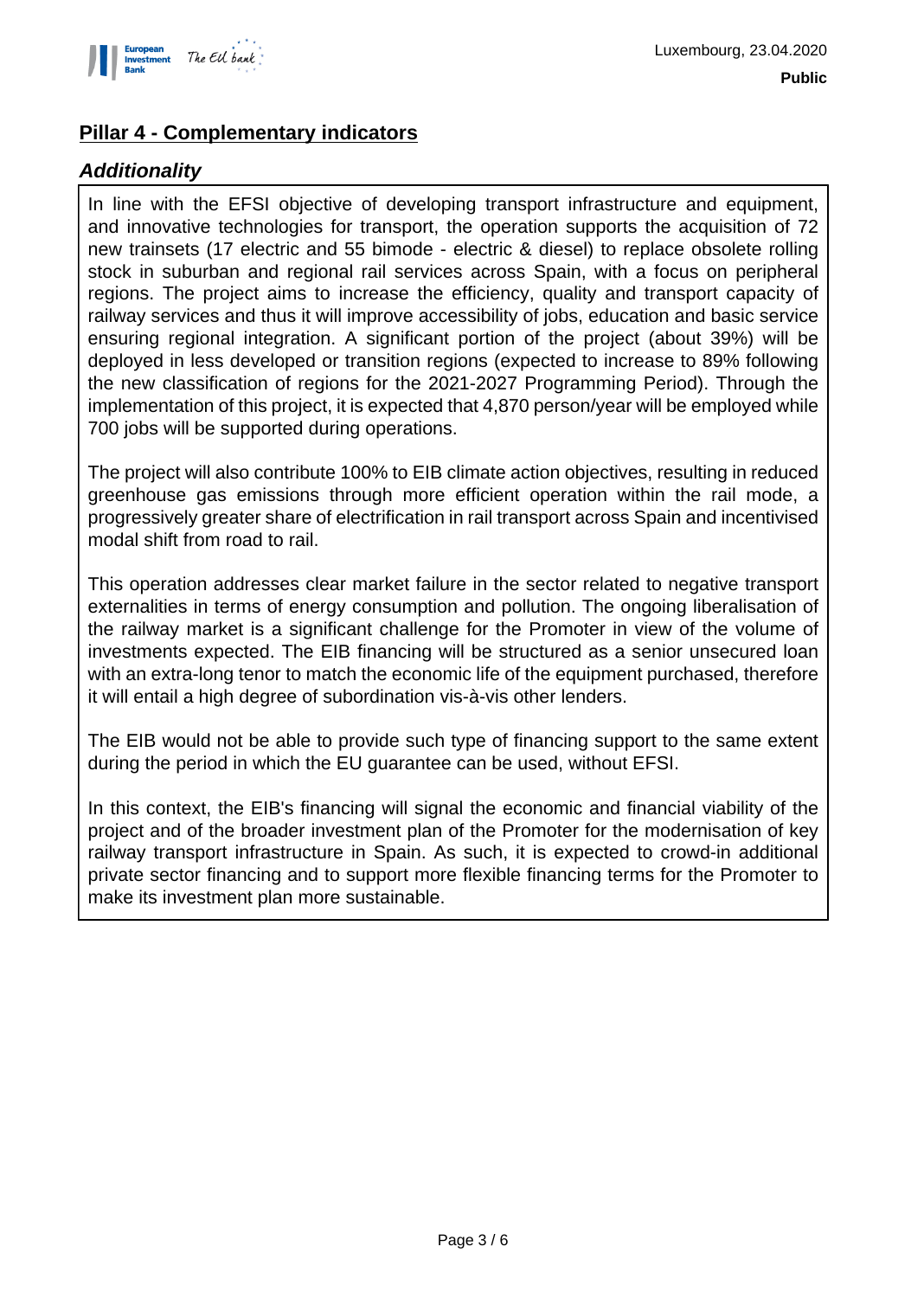#### **Set of indicators related to the macroeconomic environment**

#### **Spain - Economic environment**

#### **Economic Performance**

|                                                                                  | <b>ES</b><br>2018 | EU<br>2018 | <b>US</b><br>2018 | <b>ES</b><br>2001-2007 |
|----------------------------------------------------------------------------------|-------------------|------------|-------------------|------------------------|
| GDP per capita (EUR, PPS)                                                        | 28,497.70         | 30,935.11  | 43,569.11         | 29,209.95              |
| GDP growth (%)                                                                   | 2.58              | 1.97       | 2.86              | 3.56                   |
| Potential GDP growth (%)                                                         | 1.17              | 1.60       | 2.24              | 3.58                   |
| Output gap (% of potential GDP)                                                  | 0.88              | 0.62       | 0.74              | 2.75                   |
| Unemployment Rate (%)                                                            | 14.40             | 6.60       | 3.90              | 9.99                   |
| Unemployment Rate (%) - Y/Y change (% points)                                    | $-2.10$           | $-0.60$    | $-0.20$           | $-0.34$                |
| Bank-interest rates to non-financial corporations (%)                            | 1.69              | 1.26       | --                | 3.79                   |
| Bank-interest rates to non-financial corporations (%) - Y/Y<br>change (% points) | 0.13              | $-0.06$    | --                | $-0.05$                |
| Investment rate (GFCF as % of GDP) - Total                                       | 21.22             | 20.54      | 20.84             | 28.72                  |
| Investment rate (GFCF as % of GDP) - Public                                      | 2.11              | 2.86       | 3.31              | 4.15                   |
| Investment rate (GFCF as % of GDP) - Private                                     | 19.11             | 17.68      | 17.53             | 24.57                  |

#### **General Sector Indicators**

|                                                                                     | 2014 | 2015 | 2016 | 2017 | EU (latest<br>available) |
|-------------------------------------------------------------------------------------|------|------|------|------|--------------------------|
| Value added in Land transport and transport via pipelines (%<br>of total VA)        | 2.33 | 2.35 | 2.22 | 2.16 | 2.28                     |
| Employment in Land transport and transport via pipelines (%<br>of total employment) | 2.69 | 2.66 | 2.69 | 2.60 | 2.73                     |

#### **Rail**

|                                                            | 2014  | 2015 | 2016 | 2017 | EU (latest<br>available) |
|------------------------------------------------------------|-------|------|------|------|--------------------------|
| Rail infrastructure investment as % of GDP                 | 0.29  | 0.24 | 0.15 | --   |                          |
| Passengers transport by rail (Billion passenger-kilometre) | 25.15 | $-$  | --   | --   | 428.21                   |
| Goods transport by rail (Billion tonne-kilometre)          | 10.82 | --   | --   | --   | 877.74                   |

#### **Urban development**

|                                                                                                  | 2014  | 2015  | 2016                     | 2017  | EU (latest<br>available) |
|--------------------------------------------------------------------------------------------------|-------|-------|--------------------------|-------|--------------------------|
| Urban population as % of total population                                                        | 79.36 | 79.58 | 79.80                    | --    |                          |
| Urban population exposure to air pollution by particulate<br>matter (Micrograms per cubic metre) | 20.70 | --    | $\overline{\phantom{a}}$ | ٠.    | 22.50                    |
| Unemployment rate - Cities (%)                                                                   | 22.90 | 20.70 | 18.70                    | 16.70 | 7.60                     |
| Unemployment rate - Towns and suburbs (%)                                                        | 25.30 | 22.80 | 20.10                    | 18.10 | 6.80                     |
| Unemployment rate - Rural areas (%)                                                              | 27.20 | 24.50 | 21.50                    | 17.80 | 6.00                     |
| At risk poverty rate - Cities (%)                                                                | 19.00 | 19.00 | 20.10                    | 19.20 | 16.70                    |
| At risk poverty rate - Towns and suburbs (%)                                                     | 22.90 | 22.90 | 20.80                    | 22.10 | 15.70                    |
| At risk poverty rate - Rural areas (%)                                                           | 27.90 | 27.60 | 28.10                    | 25.90 | 18.90                    |
| Severe housing deprivation rate - Cities (%)                                                     | 1.70  | 1.70  | 1.70                     | --    | 1.70                     |
| Severe housing deprivation rate - Towns and suburbs (%)                                          | 1.50  | 1.80  | 2.10                     | --    | 1.90                     |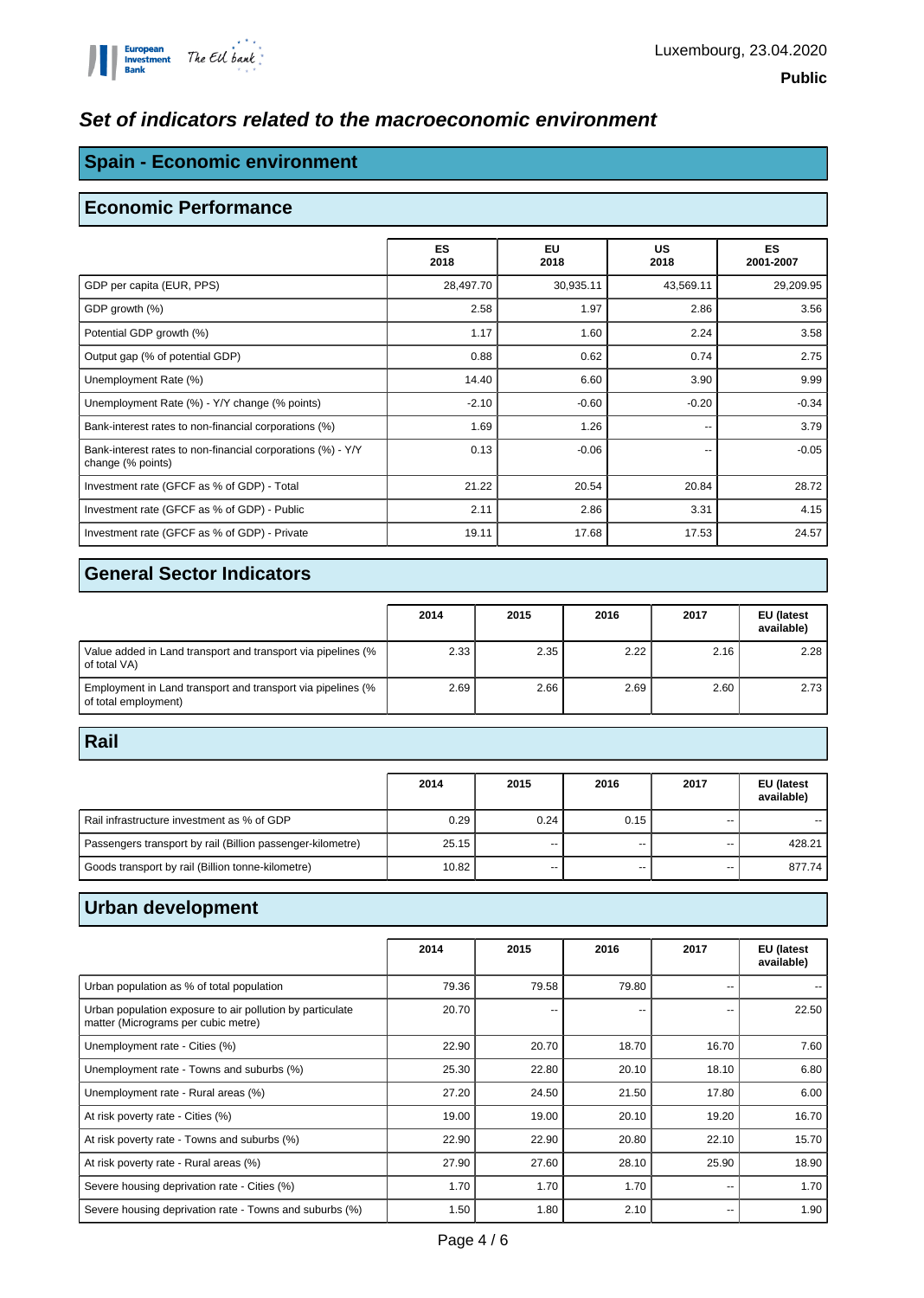

| Severe housing deprivation rate - Rural areas (%)           | 1.90    | 0.90  | 1.20  | --    | 1.10  |
|-------------------------------------------------------------|---------|-------|-------|-------|-------|
| Households level of internet access - Cities (%)            | 78.00 l | 83.00 | 85.00 | 86.00 | 91.00 |
| Households level of internet access - Towns and suburbs (%) | 75.00   | 79.00 | 83.00 | 84.00 | 89.00 |
| Households level of internet access - Rural areas (%)       | 66.00   | 71.00 | 76.00 | 78.00 | 85.00 |

- Country average for "GDP per capita (EUR, PPS)" is calculated in real terms

- EU value for "Bank-interest rates to non-financial cooperations" corresponds to Euro Area average; Country average is the simple average between 2003 and 2007

- The EU value is displayed as the value in the year that corresponds to the latest value of the indicator in a particular country